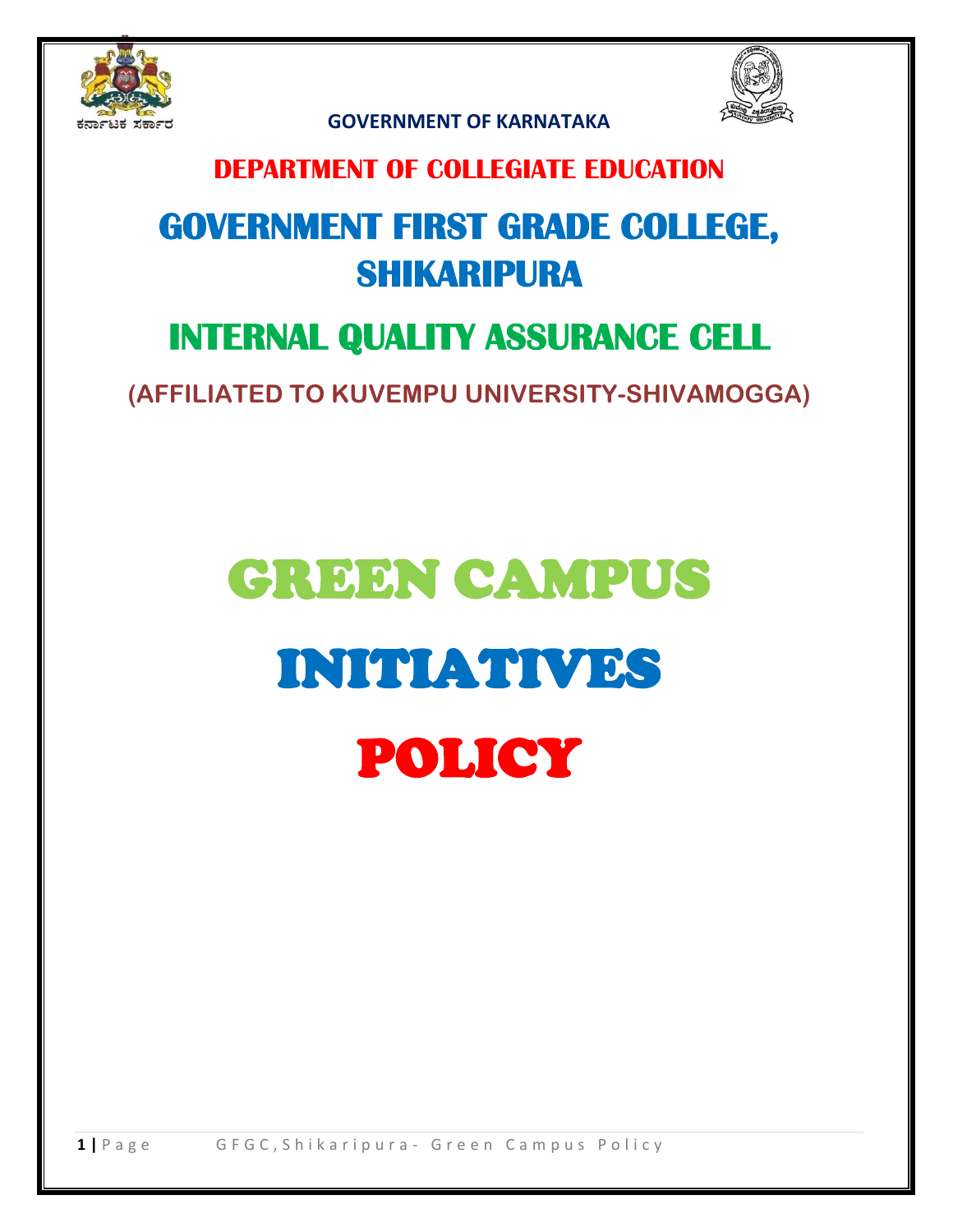

Ξ

| S.NO        | <b>TITLE</b>                               | <b>PAGE.NO</b> |
|-------------|--------------------------------------------|----------------|
| $\mathbf I$ | <b>PurposeofPolicy</b><br><b>Statement</b> | 03             |
| 2           | Our<br>Environmental<br><b>Policy</b>      | 04             |
| 3           | <b>Outcome Of the</b><br><b>Policy</b>     | 05             |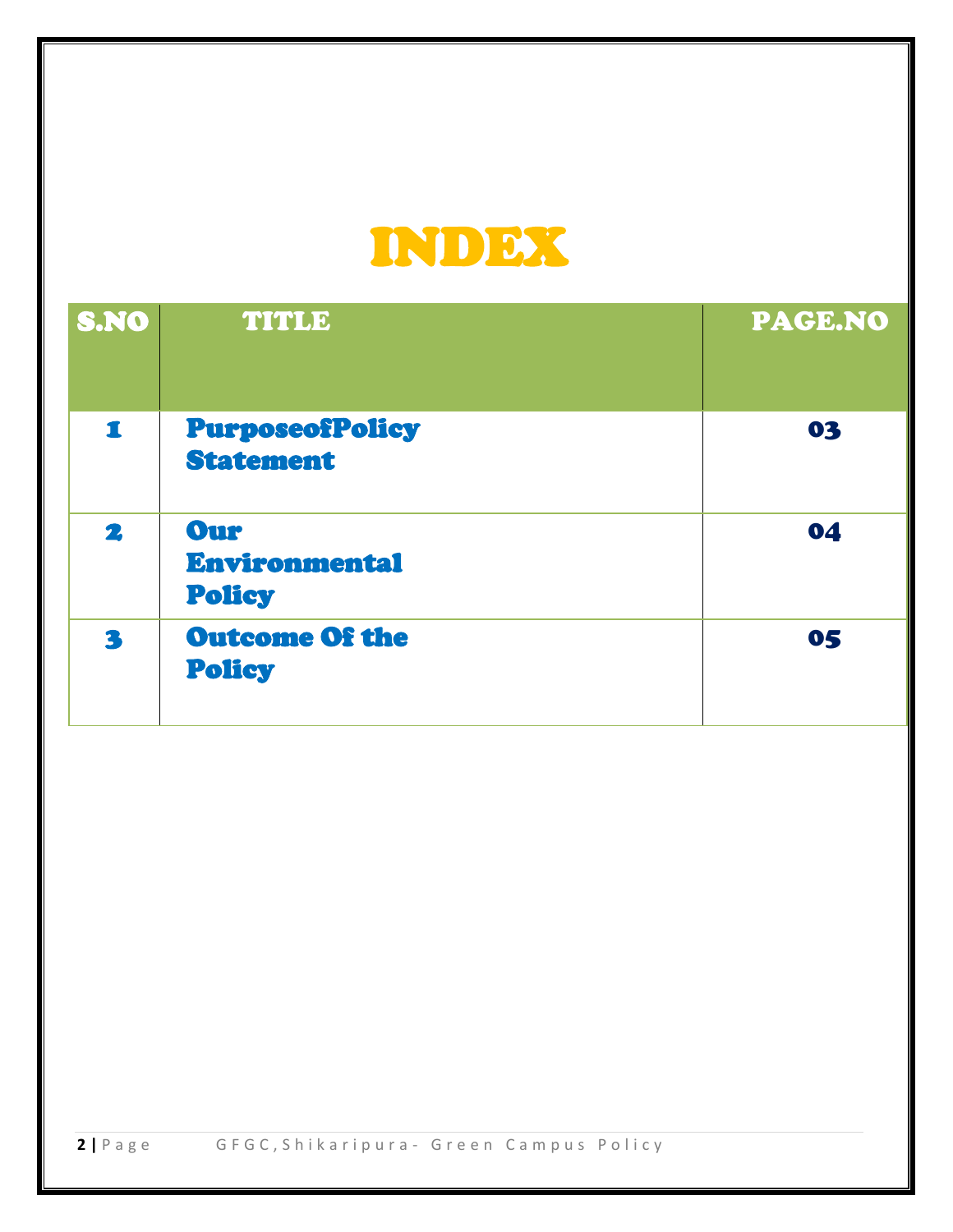### **Purpose of policy statement:**

Government First grade College ,Shikaripura is a quality conscious college. It protects its own environment with its green campus initiative and keeps pollution free campus. Environment development is its basic work with the educational policies implemented on the campus.

Environmental conscious administration, the management and the students of the college look after the environment carefully. Every year, during rainy season, we do tree plantation and carefully look after it. It's our own responsibility to preserve the work done on the campus related to the environment.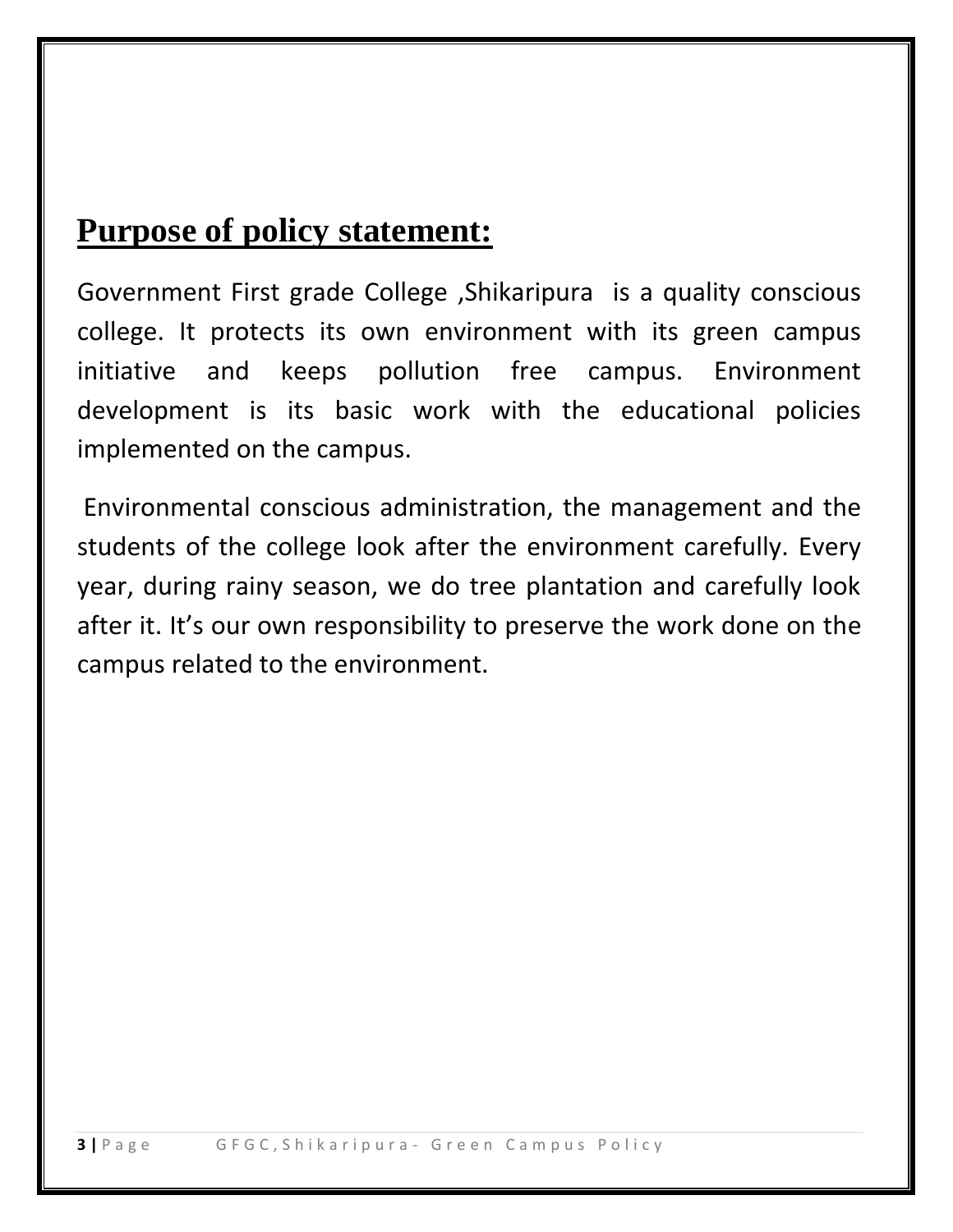### **Our environmental policy:**

- To create awareness regarding environmental policy amongst the students and the management
- To maintain pollution free campus by avoiding tobacco, panmasala, chewing on the campus. As per the govt. rules and regulations regarding the instructions of tobacco free campus signboards are displayed at various places on the campus
- To sensitize the students and staff regarding the use of drinking water properly for which, we have provided purified (RO aquaguard) drinking water facilities on the campus.
- To bring in use the 'Rain Water Harvesting' on the campus. We have collected the rain water from the college roof and it is percolated in the land.
- To observe 'No Vehicle Day' and keep the campus vehicle free. It helps to save the fuel, avoids the environmental pollution.
- To maximize the use of ICT and minimize the use of paper. It will help to go towards 'Paperless Office'.
- To reduce the 'sound pollution in the campus, we have built the seating arrangements in the shade of trees in our campus.
- To use 'Use me' Dry and Wet dust bins in the college campus so as to keep college campus clean
- To protect and nurture the Flora and Fauna on the campus.